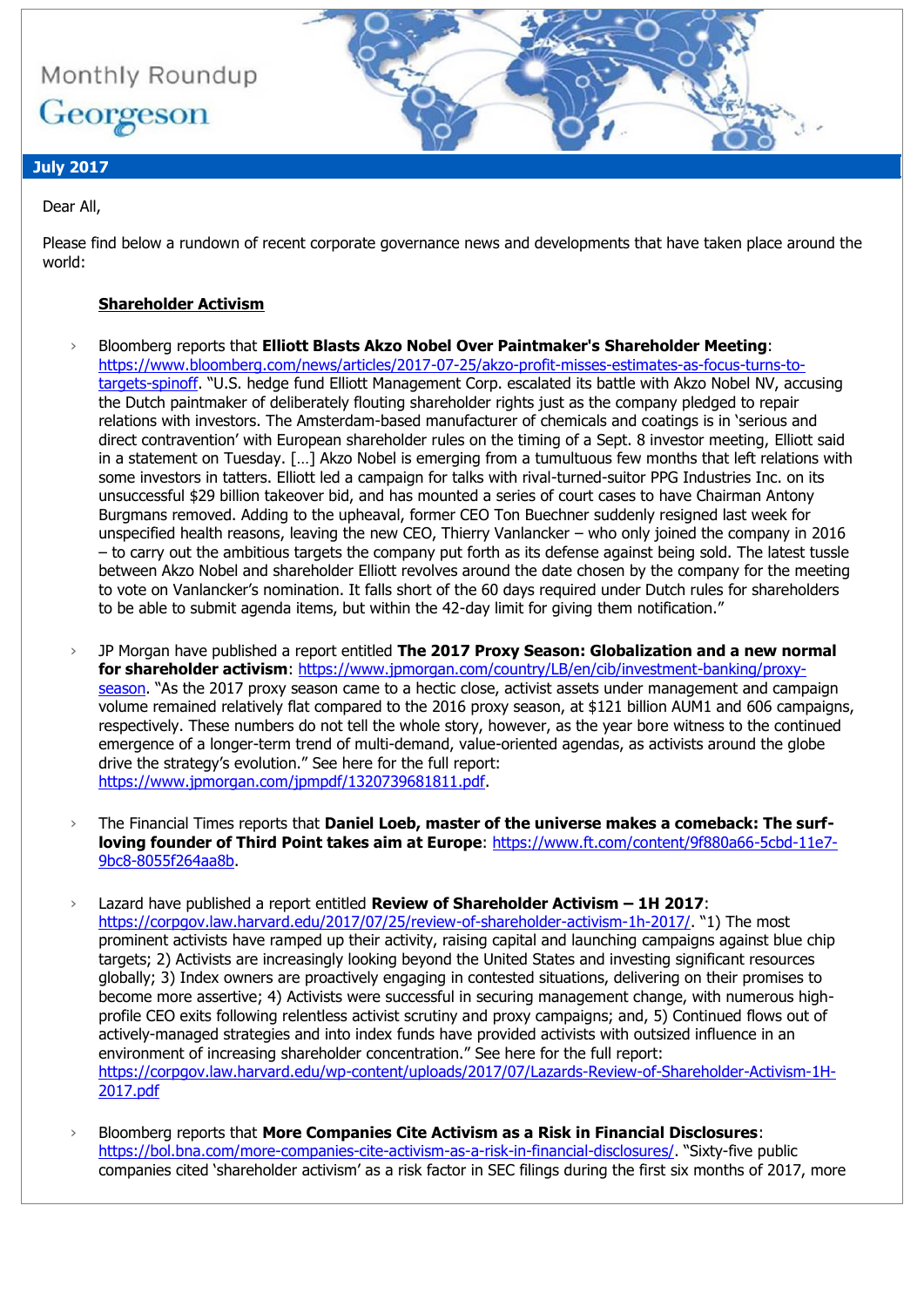than five times as many during the same period three years ago, according to a Bloomberg BNA analysis. Companies are showing increasing awareness and concern about the potential costs of activism even as the rate of growth of activist campaigns has slowed."

› The Guardian reports that **HSBC triggers investigation into palm oil company over deforestation allegations**: [https://www.theguardian.com/sustainable-business/2017/jul/17/hsbc-investigation-palm-oil](https://www.theguardian.com/sustainable-business/2017/jul/17/hsbc-investigation-palm-oil-company-deforestation-allegations-noble-plantations)[company-deforestation-allegations-noble-plantations](https://www.theguardian.com/sustainable-business/2017/jul/17/hsbc-investigation-palm-oil-company-deforestation-allegations-noble-plantations). "HSBC has triggered an investigation into Noble Plantations following allegations the company was preparing to clear thousands of hectares of rainforest in Papua for oil palm cultivation. In a decision hailed as a first by a major bank, HSBC has asked the Roundtable on Sustainable Palm Oil (RSPO), a sustainability body for the palm oil industry, to investigate the claims."

› The Financial Times reports that **Activist investors lead 'quiet revolution' in Italy: Corporate governance is improving as the grip of traditional company owners weakens**: [https://www.ft.com/content/d6a695ee-6df2-11e7-bfeb-33fe0c5b7eaa.](https://www.ft.com/content/d6a695ee-6df2-11e7-bfeb-33fe0c5b7eaa)

# **Europe…**

› Bryan Cave LLP explains that **German co-determination laws have been ruled compliant with EU law**:<http://www.bcatwork.com/2017/07/19/german-co-determination-laws-are-compliant-with-eu-law/>. "[On] July 18, the European Court of Justice (ECJ) followed the Advocate General's motions to hold German laws on Employee Representation on Board Level do not violate EU law. […] Thus, the exclusion of all employees of global group entities employed outside of Germany in participating in employee representatives elections is not discrimination based on nationality. The freedom of movement for workers does not grant employees' rights outside Germany, which only exist within, and under the national laws of, Germany. Co-determination laws and rules regarding the Employee Representation on Board Level belong to German corporate and collective employment law and, therefore, may legitimately be restricted to employees employed in Germany."

# **…and beyond**

- › The Financial Times reports that **Investors strive to keep European bank CEO pay below US levels: Stateside bosses were last year paid 2.1 times as much as peers across the Atlantic**: [https://www.ft.com/content/eefde390-6d70-11e7-bfeb-33fe0c5b7eaa.](https://www.ft.com/content/eefde390-6d70-11e7-bfeb-33fe0c5b7eaa)
- › Nikkei Asian Review reports that **Asian institutions edging further into sustainable investing: Embrace of 'ESG' by state funds expected to generate more private interest**: [https://asia.nikkei.com/Business/Trends/Asian-institutions-edging-further-into-sustainable-investing.](https://asia.nikkei.com/Business/Trends/Asian-institutions-edging-further-into-sustainable-investing)
- › Euromoney reports that **Dana Gas puts Islamic finance to the test**: <https://www.euromoney.com/article/b13jm70v8rd9pf/dana-puts-islamic-finance-to-the-test>. "Dana Gas, an Emirati gas company, is using Shariah non-compliance as an argument in its sukuk restructuring talks. That remarkable move, if successful, could undermine the whole system of trust built around Islamic finance in the Middle East."

# **UK**

- › The Guardian reports that **One in three Burberry shareholders revolt against executive pay deal**: [https://www.theguardian.com/business/2017/jul/13/burberry-shareholders-vote-against-executive-pay-deal](https://www.theguardian.com/business/2017/jul/13/burberry-shareholders-vote-against-executive-pay-deal-christopher-bailey)[christopher-bailey](https://www.theguardian.com/business/2017/jul/13/burberry-shareholders-vote-against-executive-pay-deal-christopher-bailey). "A third of Burberry's shareholders have failed to back the luxury brand's remuneration report in a protest over high pay. Investors representing just over 32% of voting shares rejected the report with more investors withholding their votes despite recent attempts to appease their anger by reducing overall pay deals. The rebellion was the biggest since 2014, when more than half of shareholders voted against director pay at the British fashion house. At Burberry's annual meeting in central London on Thursday morning, the chairman, John Peace, defended the pay packages for key executives including Christopher Bailey, who was joint chief creative director and chief executive until last week, and the new chief operating officer and finance officer, Julie Brown."
- › Sky News reports that **Embattled PwC faces fresh audit scrutiny over Vodafone 'conflict'**: <http://news.sky.com/story/embattled-pwc-faces-fresh-audit-scrutiny-over-vodafone-conflict-10964563>. "The world's biggest auditor is facing fresh questions over its independence after a powerful shareholder adviser warned of a possible conflict of interest in its relationship with Vodafone. Sky News has obtained a report by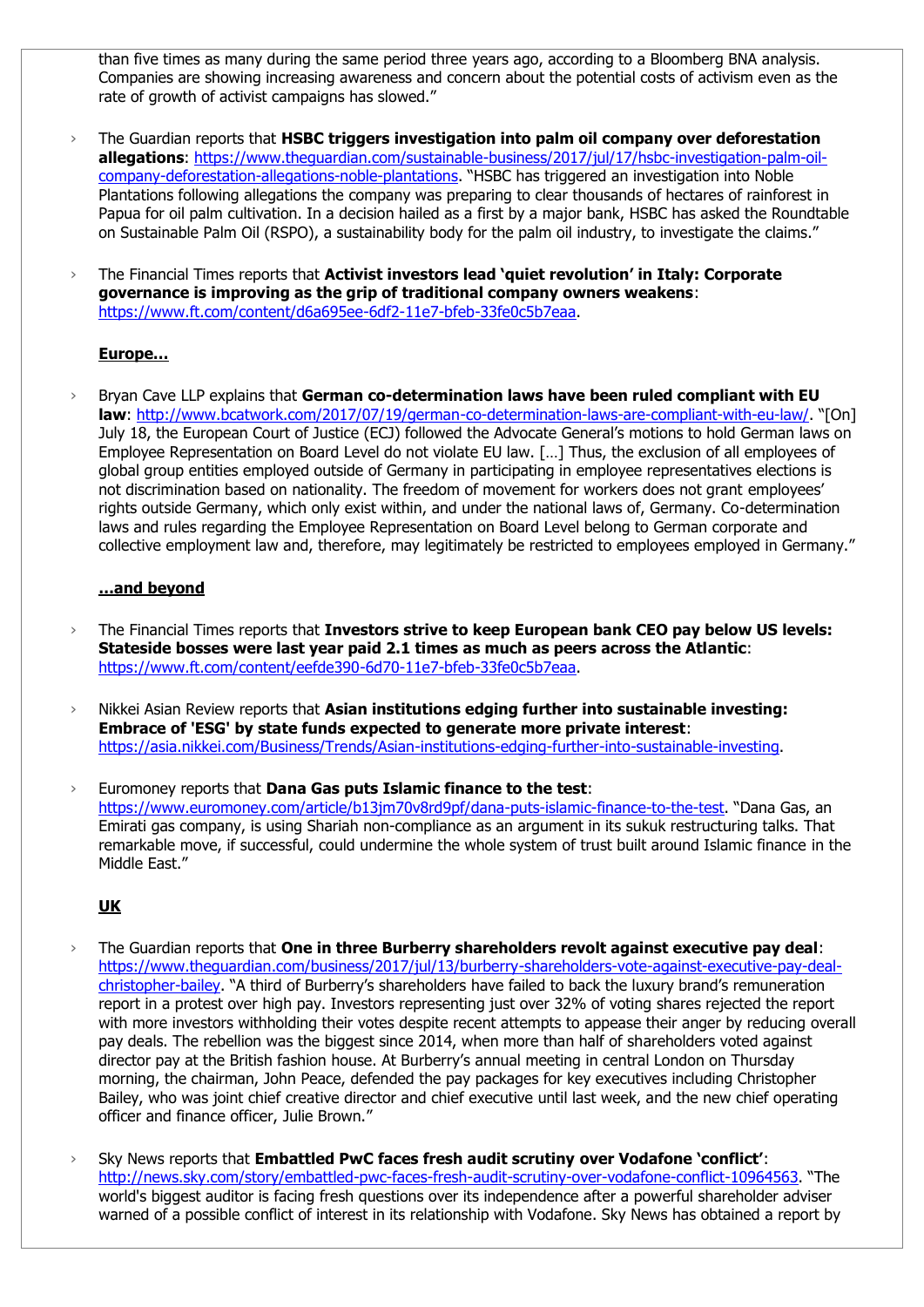Institutional Shareholder Services (ISS) highlighting PricewaterhouseCoopers' (PwC) dual role as auditor to Vodafone and administrator to the collapsed British mobile phone retailer Phones 4U. In the latter role, PwC has been drawing up plans to sue Vodafone and other mobile phone operators over their decision to stop supplying Phones 4U prior to its demise in 2014. [...] The situation 'raises obvious concerns around conflicts of interest and auditor independence,' ISS's report said." The Financial Times reports that **PwC publicly rebuked over alleged Vodafone conflict: Standard Life criticises auditor at telecoms group's AGM**: [https://www.ft.com/content/6b40f706-7395-11e7-aca6-c6bd07df1a3c.](https://www.ft.com/content/6b40f706-7395-11e7-aca6-c6bd07df1a3c)

- › The Daily Mail reports that **Storage firm Safestore Holdings hit as almost half of shareholders revolt over fat cat pay**: [http://www.dailymail.co.uk/money/markets/article-4729550/Fat-cat-pay-revolt-hits](http://www.dailymail.co.uk/money/markets/article-4729550/Fat-cat-pay-revolt-hits-storage-firm-Safestore-Holdings.html)[storage-firm-Safestore-Holdings.html](http://www.dailymail.co.uk/money/markets/article-4729550/Fat-cat-pay-revolt-hits-storage-firm-Safestore-Holdings.html). "Bosses at Safestore Holdings have been rocked by a furious backlash over fat-cat pay. Almost half of shareholders yesterday voted to reject the FTSE 250 storage firm's annual accounts and pay reports amid an embarrassing row. Investors were rebelling over an award scheme that is set to hand executive directors millions of pounds – with chief executive Frederic Vecchioli in line to receive shares worth £8.4million at today's prices. Safestore had unsuccessfully tried to force through the plans earlier this year and only narrowly succeeded yesterday, carrying its resolutions with 50.8 per cent and 51.3 per cent of the votes."
- › The Financial News reports that **NEX pulls political donation resolution after backlash**: <https://www.fnlondon.com/articles/nex-pulls-political-donation-resolution-after-backlash-20170713>. "Michael Spencer's NEX Group pulled a planned resolution seeking shareholder approval to make political donations of up to £100,000 at the eleventh hour after the furore over its support for Conservative candidates in June's general election. At the trading and technology firm's annual general meeting yesterday, shareholders had been due to vote on whether to give the company and its subsidiaries the authority to make donations up to an aggregate £100,000 between now and the next AGM. The meeting came soon after NEX drew disapproval from governance watchdogs over its £5,000 donations to five Conservative candidates in the UK's election in June. The move had been the initiative of chairman Charles Gregson, who said he would reimburse the company."
- › The ICAEW has published a paper entitled **Executive Remuneration: Factors influencing consultants' advice**: [http://www.icaew.com/en/technical/corporate-governance/corporate-governance-group/board-and](http://www.icaew.com/en/technical/corporate-governance/corporate-governance-group/board-and-board-committees/remuneration-committee/what-affects-the-advice-of-executive-pay-consultants)[board-committees/remuneration-committee/what-affects-the-advice-of-executive-pay-consultants.](http://www.icaew.com/en/technical/corporate-governance/corporate-governance-group/board-and-board-committees/remuneration-committee/what-affects-the-advice-of-executive-pay-consultants) "Executive pay consultants have a significant influence on the design of pay for FTSE 350 and other large organisations. Research interviews with 20 top consultants identified the key factors influencing their advice and their client relationships." See here for the full report: [https://www.icaew.com/-/media/corporate/files/technical/research](https://www.icaew.com/-/media/corporate/files/technical/research-and-academics/executive-remuneration-factors-influencing-consultants-advice.ashx)[and-academics/executive-remuneration-factors-influencing-consultants-advice.ashx.](https://www.icaew.com/-/media/corporate/files/technical/research-and-academics/executive-remuneration-factors-influencing-consultants-advice.ashx)
- › The Financial Reporting Council (FRC) has announced that there is **No change to pre-emption thresholds for Prospectus Regulation**: [https://frc.org.uk/News-and-Events/FRC-Press/Press/2017/July/No-change-to](https://frc.org.uk/News-and-Events/FRC-Press/Press/2017/July/No-change-to-pre-emption-thresholds-for-Prospectus.aspx)[pre-emption-thresholds-for-Prospectus.aspx](https://frc.org.uk/News-and-Events/FRC-Press/Press/2017/July/No-change-to-pre-emption-thresholds-for-Prospectus.aspx). "The Prospectus Regulation came into force on 20 July, introducing a new exemption from the obligation to publish a prospectus up to a twenty per cent increase in securities admitted to trading. In light of the new threshold, we have confirmed that the Investment Association and the Pensions and Lifetime Savings Association continue to support the current overall limit of ten per cent in the 2015 Statement of Principles, which allows for two resolutions for disapplication authority the first five per cent for general corporate purposes and, when applied for, the second five per cent for use only in connection with an acquisition or specified capital investment. No change to the flexibility permitted by the guidelines is expected as a consequence of the new Prospectus Regulation."
- › The Financial Times reports that **Banks pressed to release more non-financial data: Investor body says information on conduct and culture will help to regain trust**: <https://www.ft.com/content/5fc997f2-6481-11e7-8526-7b38dcaef614>. For the Investor Forum's full report see here: [https://docs.wixstatic.com/ugd/1cf1e4\\_ef1b124345b04d63968e8a8d7d19f548.pdf.](https://docs.wixstatic.com/ugd/1cf1e4_ef1b124345b04d63968e8a8d7d19f548.pdf)

# **France**

› France Soir reports that **Elior supprime le poste de PDG, l'intéressé décide de partir ("Elior abolishes the role of combined Chairman & CEO, so he decides to leave")**: [http://www.francesoir.fr/actualites](http://www.francesoir.fr/actualites-economie-finances/elior-supprime-le-poste-de-pdg-linteresse-decide-de-partir)[economie-finances/elior-supprime-le-poste-de-pdg-linteresse-decide-de-partir](http://www.francesoir.fr/actualites-economie-finances/elior-supprime-le-poste-de-pdg-linteresse-decide-de-partir). "French collective and commercial catering company Elior Group announced on Wednesday that its Chairman & CEO, Philippe Salle, will leave in late November after the decision of the board of directors to disassociate the functions of Chairman and CEO. Mr. Salle 'will leave his role on November 30,' Elior said in a statement, explaining that the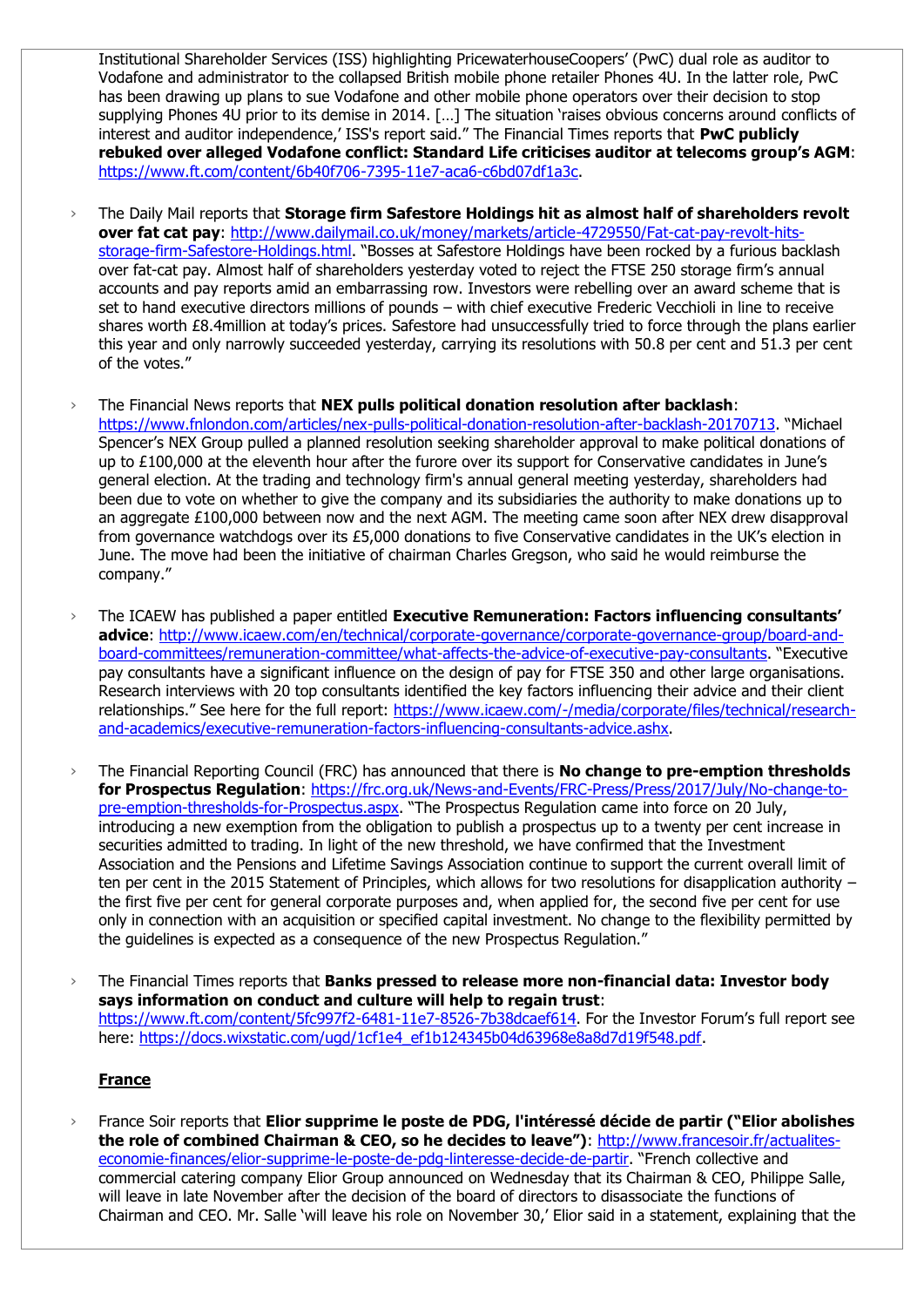board of directors met on Wednesday had 'decided to change the corporate governance structure of the company to adopt a dual structure.' The group justified its decision by 'the considerable time that the Chairman had been forced to devote to the governance of the committees and the board', which was assessed to be 'incompatible with the simultaneous exercise of his function as CEO'."

› The Financial Times reports that **The Macron generation shakes up French business: Buoyed by new leader, a new wave of executives is pledging to reform corporate France**: [https://www.ft.com/content/ab602c56-6c67-11e7-b9c7-15af748b60d0.](https://www.ft.com/content/ab602c56-6c67-11e7-b9c7-15af748b60d0)

#### **Germany**

- › Deutsche Welle reports that **Germany tightens takeover rules to shield 'critical' businesses**: <http://www.dw.com/en/germany-tightens-takeover-rules-to-shield-critical-businesses/a-39652022>. "The cabinet of Chancellor Angela Merkel on Wednesday approved rules to make it easier to block the sale of strategically important companies to investors from outside the European Union. The new regulations allow the government to block takeovers if there is a risk of important know-how being lost abroad. The rules do not need parliamentary approval."
- › Die Zeit reports that **In drei von vier Vorständen sitzen nur Männer ("Three out of four Management Boards are comprised of men only")**: [http://www.zeit.de/wirtschaft/unternehmen/2017-](http://www.zeit.de/wirtschaft/unternehmen/2017-07/gleichstellung-frauen-maenner-vorstand-ey-studie) [07/gleichstellung-frauen-maenner-vorstand-ey-studie](http://www.zeit.de/wirtschaft/unternehmen/2017-07/gleichstellung-frauen-maenner-vorstand-ey-studie). "Only in every fourth Management Board are women represented, 75 per cent of the Board are male only. Overall, the share of women in the Management Boards is 6.9 percent – half a percentage point higher than at the beginning of the year. This also means that seven women have made the leap into the leadership ranks of German business. As of 1 July 2016, 40 members of the Board of Directors of the 160 listed companies were women." See here for the EY report (in German): [http://www.ey.com/de/de/newsroom/news-releases/ey-20170710-frauenanteil-in-deutschen](http://www.ey.com/de/de/newsroom/news-releases/ey-20170710-frauenanteil-in-deutschen-vorstandsetagen-steigt-vor-allem-bei-dax-konzernen)[vorstandsetagen-steigt-vor-allem-bei-dax-konzernen.](http://www.ey.com/de/de/newsroom/news-releases/ey-20170710-frauenanteil-in-deutschen-vorstandsetagen-steigt-vor-allem-bei-dax-konzernen)
- › Handelsblatt reports that **Cerberus Takes a Bite Out of Commerzbank**: <https://global.handelsblatt.com/finance/cerberus-takes-a-bite-out-of-commerzbank-803756>. "Germany's second-largest bank, Commerzbank, is likely to feel that bite in coming months now that Cerberus has taken a 5-percent stake in the troubled bank. 'Troubled' is a word that often fits the Frankfurt-based bank, which is nearly 150 years old. In the past few decades, it has repeatedly flirted with disaster as an also-ran in a saturated market dominated by its fellow 'Grossbanks,' Deutsche and Dresdner."

# **Netherlands**

- › Eumedion reports in their **Evaluation of the 2017 AGM Season** that the **Turbulent 2017 AGM**  season leads to only 3 rejected proposals: [https://www.eumedion.nl/en/news/turbulent-2017-agm](https://www.eumedion.nl/en/news/turbulent-2017-agm-season-leads-to-only-3-rejected-proposals)[season-leads-to-only-3-rejected-proposals](https://www.eumedion.nl/en/news/turbulent-2017-agm-season-leads-to-only-3-rejected-proposals). "The 2017 Dutch proxy season too place in the midst of various unsolicited bids, amongst them the take-over proposals for AkzoNobel, Unilever, Refresco, Accell Group and Telegraaf Media Groep. Nevertheless, only three proposals were rejected by the AGMs, amongst them one shareholder proposal. These are two of the main findings of the evaluation report of the 2017 Dutch proxy season, published today by Eumedion. The average number of votes cast at the Dutch general meetings (AGMs) remained at a relatively high level: 71% at the AGMs of largest Dutch listed companies and 68% at the AGMs of Dutch midcap companies. Three voting items were rejected by the AGM (2016: 3) and seven voting items were withdrawn prior to the AGM (2016: 4). Shareholders submitted two resolutions: one at the Shell AGM and one at the ASM International AGM (2016: 1)." The full document is available here: [https://www.eumedion.nl/nl/public/kennisbank/ava-evaluaties/2017-ava-evaluatie.pdf.](https://www.eumedion.nl/nl/public/kennisbank/ava-evaluaties/2017-ava-evaluatie.pdf)
- › Reuters reports that **Dutch government to rethink plan to curb foreign takeover attempts**: <http://www.reuters.com/article/us-netherlands-m-a-protection-idUSKBN19P1J9>. "The Dutch government signaled on Tuesday it would rethink a plan to delay or prevent unwanted takeovers of Dutch companies by foreign firms partly over concerns about its possible impact on the investment climate in the country. In a letter to parliament ahead of a vote on proposals offering Dutch firms more protection from takeovers, Economic Affairs Minister Henk Kamp said his proposal might conflict with European law as well as discourage foreign investors. The plan, which envisages a one-year grace period in which companies could refuse integrating with a foreign buyer, should be seen as 'still under construction', Kamp added. Parliament had been expected to reject the Kamp plan in its current form, though a majority of lawmakers is likely to back a more general motion asking the government to research other options to protect Dutch companies."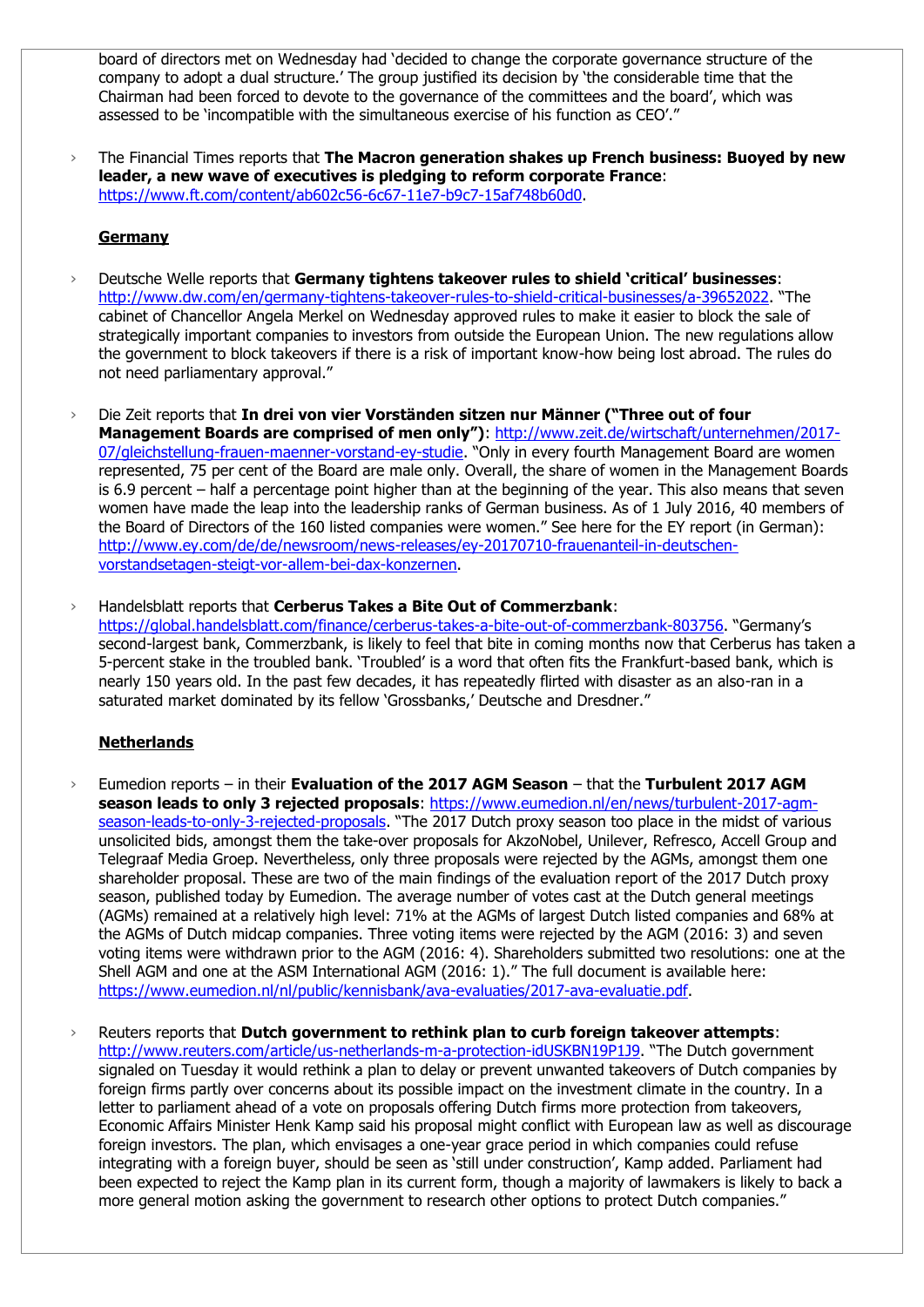#### **Switzerland**

› Ethos Fund has argued **Yes to more transparency on consultancy mandates of proxy advisors**: [https://www.ethosfund.ch/en/news/yes-to-more-transparency-on-consultancy-mandates-of-proxy-advisors.](https://www.ethosfund.ch/en/news/yes-to-more-transparency-on-consultancy-mandates-of-proxy-advisors) "SIX Swiss Exchange has launched a consultation on a new provision of its Corporate Governance Directive. The consultation deals with the obligation of listed companies to publish the names of the proxy advisors to whom they have entrusted services other than proxy voting advice. In such a case, the fees paid to these proxy advisors must also be disclosed. Ethos supports this new provision which aims at reigning in conflicts of interest of certain proxy advisors." Additionally, ISS has published **their response to the SIX Swiss Exchange consultation**: [https://www.issgovernance.com/file/duediligence/SIX-Exchange-Letter.pdf.](https://www.issgovernance.com/file/duediligence/SIX-Exchange-Letter.pdf) "For the reasons outlined below, we believe the proposed rule is both unnecessary and harmful as it could undermine the manner in which ISS currently works to mitigate the potential conflict between the core business of ISS in servicing its institutional investor clients and the work that ICS does with corporations. […] We are concerned that SIX's proposed new disclosure requirement will put information about ICS' clients in the public domain , thereby undermining our goal of preventing members of the Research team from knowing the identity of the ICS clients while providing no corresponding benefit to the investors who use ISS' research and who already have access to this information."

#### **Italy**

› Glass Lewis explains that **Mediaset Heads Off Vivendi But Questions Remain**:

<http://www.glasslewis.com/mediaset-heads-off-vivendi-questions-remain/>. "An expected battle for control over Mediaset may have been averted, but the Italian broadcaster's 2017 annual meeting was still animated by unexpected developments. […] Ultimately, Vivendi didn't participate in the meeting, declining to register their shares to vote. Fininvest fortified its position in Vivendi's absence, as the board obtained shareholder authority to purchase up to 10% of share capital, providing a protection barrier against the threat of a potential bid. Moreover, with support from institutional and individual investors, the board has activated the whitewash mechanism, meaning that Fininvest will not be required to make a mandatory tender offer should it purchase shares above a legal threshold. […] However, some critics of the pay structure, as well as the company's business plan, remain. Arturo Albano, fund manager for Amber Capital, which holds 2.5% of Mediaset, raised concerns over costs, executive compensation and strategy, questioning whether management is up to the job and calling for the consideration of alternative projects, strategic partnerships and mergers."

› Reuters reports that **Telecom Italia management shake-up fuels Vivendi's ambitions**: <https://www.reuters.com/article/us-telecomitalia-ceo-genish-idUSKBN1A92G1>. "France's Vivendi has tightened its grip on Telecom Italia by removing its CEO Flavio Cattaneo and paving the way for a joint venture between its own pay-TV Canal+ and the Italian group, in a boost to the French firm's ambitions to become a southern European media powerhouse. Telecom Italia said late on Monday after a board meeting that Cattaneo would be stepping aside as chief executive on July 28 after 16 months in the job, with a severance payment of 25 million euros (\$29 million). Vivendi supported Cattaneo's departure, sources familiar with the matter said, after failing to convince the Italian executive to share power with other managers and work on a new strategic plan."

#### **United States**

- › Georgeson co-hosted a webinar entitled **2017 Proxy Season: Lessons Learned and Coming Attractions**: [http://www.georgeson.com/us/news-insights/2017-proxy-season-lessons-learned-and-coming](http://www.georgeson.com/us/news-insights/2017-proxy-season-lessons-learned-and-coming-attractions)[attractions.](http://www.georgeson.com/us/news-insights/2017-proxy-season-lessons-learned-and-coming-attractions) "Georgeson's Anne Meyer joins Latham & Watkins LLP Partners Steven Stokdyk and Bradd Williamson for the final program in our Proxy Season Webcast Series. In this webcast, these experts carefully review the 2017 proxy season, examine the current regulatory and political landscape and discuss the prospects for the rest of the year. The webcast covers the following topics and more: Executive Compensation Developments; Shareholder Proposals and Activism; Evolving Trends in Shareholder Engagement; and, Issues of Increasing Concern to Investors." A recording of the webcast is available here: [https://www.sites.lwcommunicate.com/38/5145/landing-pages/on-demand-rsvp-form-\(blank-generic\).asp.](https://www.sites.lwcommunicate.com/38/5145/landing-pages/on-demand-rsvp-form-(blank-generic).asp)
- › Reuters reports that **FTSE Russell to exclude Snap from stock indexes over voting rights**: <https://www.reuters.com/article/us-snap-russell-idUSKBN1AB2TW>. "FTSE Russell said on Wednesday it planned to exclude Snap Inc from its widely followed stock indexes because the owner of the Snapchat messaging app has an unusual share structure that denies voting rights to investors. The stock index provider said it made the decision based on client feedback, the latest sign of the growing importance of corporate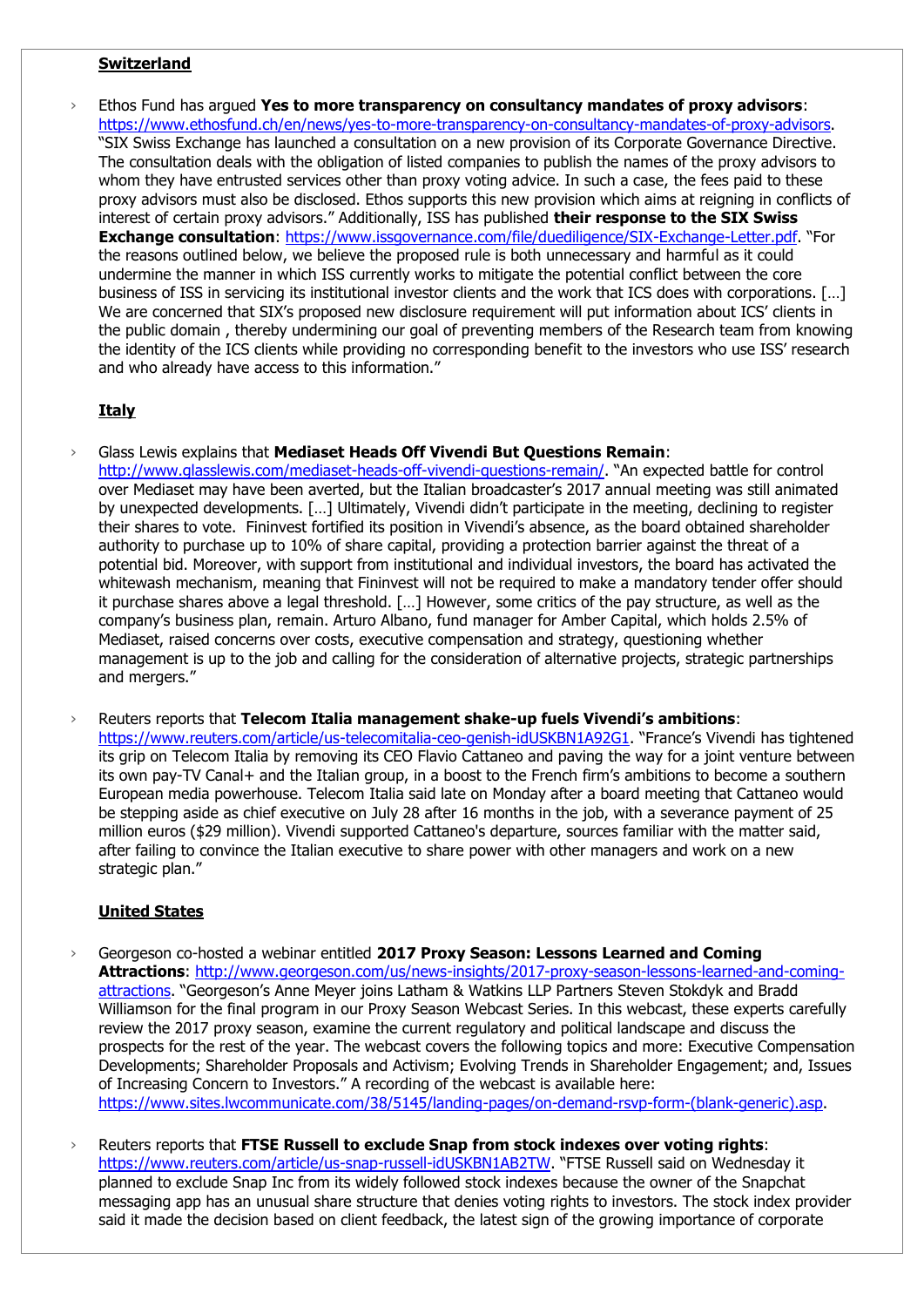governance rights to investors even as technology companies move to concentrate power with insiders. It plans to require new constituents of its indexes to have at least 5 percent of their voting rights in the hands of public shareholders, though current constituents will be given a five-year grace period to comply. FTSE Russell Chief Executive Mark Makepeace told Reuters in an interview many of his clients had worried that Snap's structure could set a bad precedent." Additionally, the Financial News reports that **Daily Mail owner may be kicked out of all FTSE indices: Publishing group is one of the few UK companies that stands to be caught by new index rule provoked by Snap IPO**: [https://www.fnlondon.com/articles/daily-mail-owner](https://www.fnlondon.com/articles/daily-mail-owner-may-be-kicked-out-of-all-ftse-indexes-20170728)[may-be-kicked-out-of-all-ftse-indexes-20170728.](https://www.fnlondon.com/articles/daily-mail-owner-may-be-kicked-out-of-all-ftse-indexes-20170728)

- › The Wall Street Journal reports that **State Street Pushed 400 Companies to Put Women on Boards. Most Shrugged**: [https://www.wsj.com/articles/state-street-pushed-400-companies-to-put-women-on](https://www.wsj.com/articles/state-street-pushed-400-companies-to-put-women-on-boards-most-shrugged-1501100453)[boards-most-shrugged-1501100453](https://www.wsj.com/articles/state-street-pushed-400-companies-to-put-women-on-boards-most-shrugged-1501100453). "Index-fund giant State Street Global Advisors, which oversees more than \$2.5 trillion in assets, had pledged in March to throw its weight behind the issue this year. The company found 468 companies it owns shares of in the U.S. lacked a single female board member. Of that group, the Boston-based firm said about 400 companies failed to address gender diversity in any meaningful way. The money manager, a unit of custody bank State Street Corp., then voted against the re-election of directors charged with nominating new board members at each of these companies. Directors faced re-election at those companies' latest annual meetings." Additionally, Bloomberg reports that **BlackRock Puts Its Votes Behind Proposals to Get Women on Boards**: [https://www.bloomberg.com/news/articles/2017-07-](https://www.bloomberg.com/news/articles/2017-07-14/blackrock-puts-its-votes-behind-proposals-to-get-women-on-boards) [14/blackrock-puts-its-votes-behind-proposals-to-get-women-on-boards](https://www.bloomberg.com/news/articles/2017-07-14/blackrock-puts-its-votes-behind-proposals-to-get-women-on-boards). "The world's largest asset manager said it supported eight out of nine shareholder proposals on board diversity at annual meetings in the U.S. and Canada during the second quarter this year, according to a report posted on its website Thursday. At five of those companies, the firm said that it also voted against board members on the nominating committee 'for failure to address investor concerns' on the issue."
- › Bloomberg reports that **Apple's Cook Reaped \$145 Million Last Year, Most of S&P 500 CEOs**: <https://www.bloomberg.com/graphics/2017-ceos-take-home-pay/>. "Don't be fooled by Tim Cook's 2016 reported pay of \$8.75 million, which ranked the Apple Inc. chief executive officer in the bottom third of all CEOs in the S&P 500. Cook, 56, actually took home \$145 million, almost all of it from awards granted back in 2011. He's not the only chief executive officer of a publicly traded U.S. company to cross the \$100 million threshold for take-home pay, commonly referred to as realized pay. Reed Hastings, 56, of Netflix Inc., reaped \$106 million last year. Take-home pay for the top 25 S&P 500 CEOs who served in their positions for the last full fiscal year totaled about \$1.65 billion. Bosses in the technology, health care and media industries dominated the list." Additionally, the Financial Times reports that **Netflix executives keep hitting bonus bullseyes: Uncanny accuracy is being achieved on targets set by often volatile video streamer**: [https://www.ft.com/content/7ff016f4-6bd0-11e7-bfeb-33fe0c5b7eaa.](https://www.ft.com/content/7ff016f4-6bd0-11e7-bfeb-33fe0c5b7eaa)
- › Proxy Monitor has published a report entitled **Climate-Change Proposals Break Through**: <http://www.proxymonitor.org/Forms/2017Finding1.aspx>. "Beyond the sheer numbers of environmental and other social-oriented shareholder proposals introduced in 2017, a subset of these proposals has received unprecedented shareholder voting support this year. For the first time in the 12 years tracked in the Proxy Monitor database, some environment-related shareholder proposals received majority shareholder support. Three substantively identical environment-related shareholder proposals introduced at oil or electricity companies – ExxonMobil, Occidental Petroleum, and PPL – each received the support of a majority of shareholders."

# **Australia**

› The Financial Services Council **has launched their Internal Governance and Asset Stewardship Standard**: [https://www.fsc.org.au/resources/resource-detail/?documentid=636e71f5-0e6c-e711-8103](https://www.fsc.org.au/resources/resource-detail/?documentid=636e71f5-0e6c-e711-8103-c4346bc5c274) [c4346bc5c274](https://www.fsc.org.au/resources/resource-detail/?documentid=636e71f5-0e6c-e711-8103-c4346bc5c274). "The FSC's Asset Stewardship Standard, which has incorporated the strongest stewardship and governance elements from these jurisdictions, is mandatory for all FSC asset manager members. […] FSC Standard 23: Internal Governance and Asset Stewardship has been developed to: 1) encourage higher standards of internal governance and stewardship practices; 2) provide better information for clients and other stakeholders; and, 3) raise the quality and standing of Australia's financial services internationally. The new Standard aims to strengthen consumer confidence in Australian financial services and ensure the long term sustainability of the industry. Good stewardship supports companies with productive use of capital to generate long-term sustainable returns with the potential for societal gains. Crucially, it can also facilitate better alignment between companies and the end investor, leading to better outcomes for all."